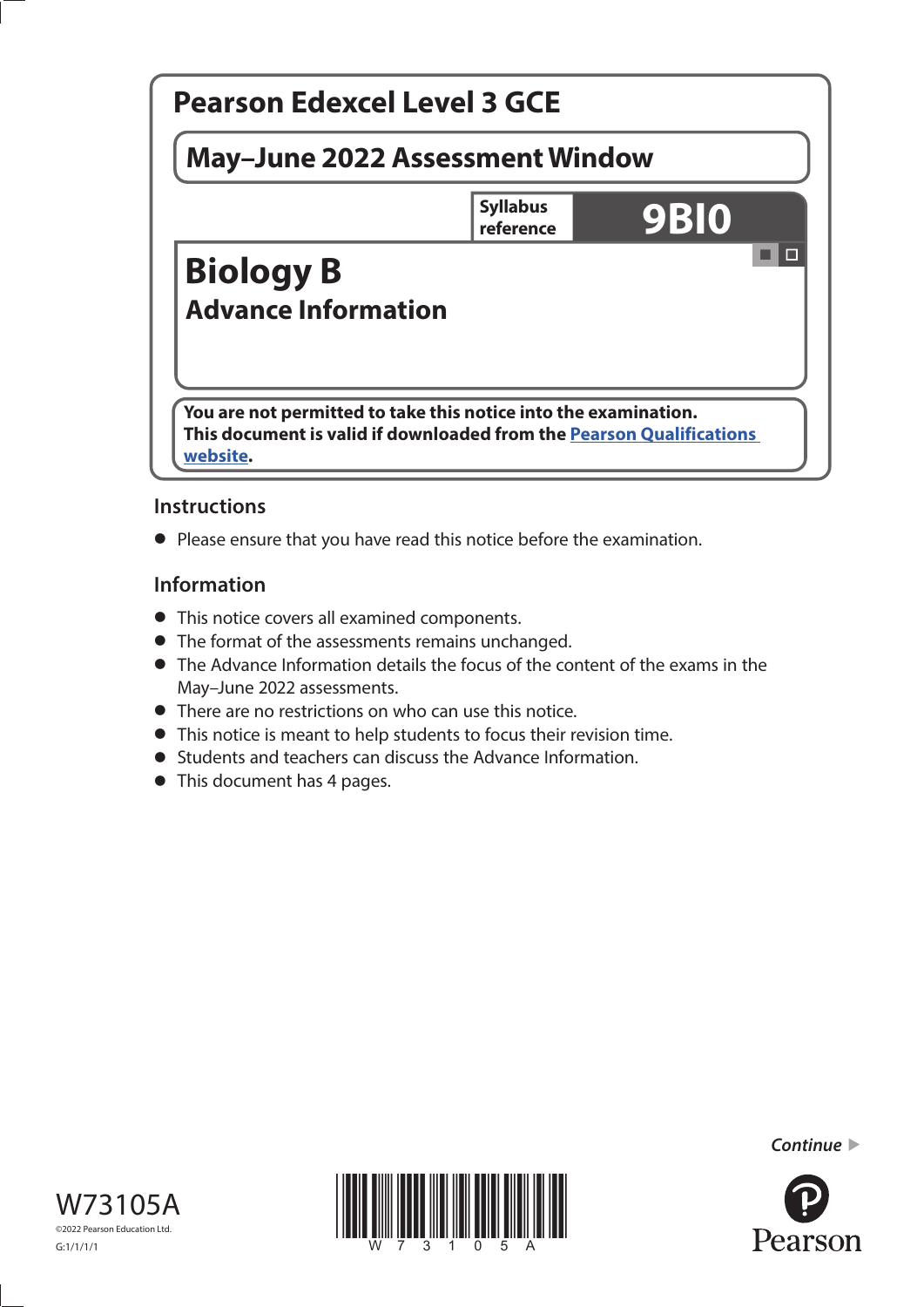## **General advice**

- In addition to covering the content outlined in the advance information, students and teachers should consider how to:
	- manage their revision of parts of the specification which may be assessed in areas not covered by the advance information
	- manage their revision of other parts of the specification which may provide knowledge that helps with understanding the areas being tested in 2022.
- For specifications with synoptic questions, topics not explicitly given in the advance information may appear, e.g. where students are asked to bring together knowledge, skills and understanding from across the specification.
- For specifications with optional papers/topics/content, students should only refer to the advance information for their intended option.
- For specifications with NEA, advance information does not cover any NEA components.

A link to the Joint Council for Qualifications guidance document on advance information can be found on the Joint Council for Qualifications website or [here.](https://www.jcq.org.uk/wp-content/uploads/2021/10/Advance-Information-for-General-Qualifications-2021-22.pdf)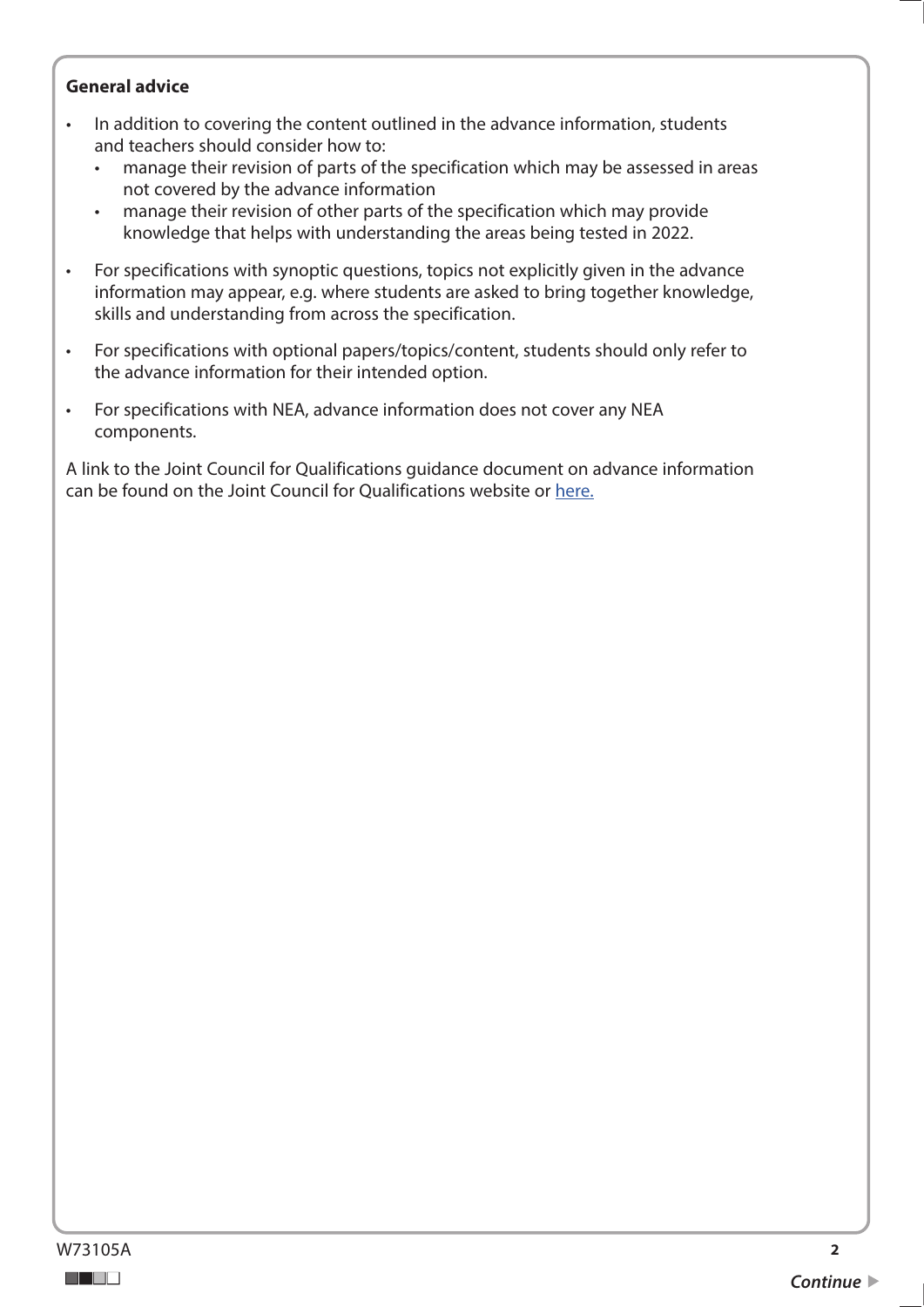# **Advance Information**

## **Subject specific section**

- This notice does **not** apply to topics worth fewer than 5% of the marks on each question paper.
- For each paper, the topics listed form the major focus of questions. The list is in rank order, with the topics carrying the highest mark allocations at the top of each list. Each exam paper may include some, or all, of the content in the listed topic.
- Topics **not** included on the list below may still appear in multiple-choice items, questions with a low tariff, or via synopticity. Students will still be expected to apply their knowledge of these topics in unfamiliar contexts.
- Assessment of practical skills (Appendix 5) and maths skills (Appendix 6 of the specification) will occur as usual.